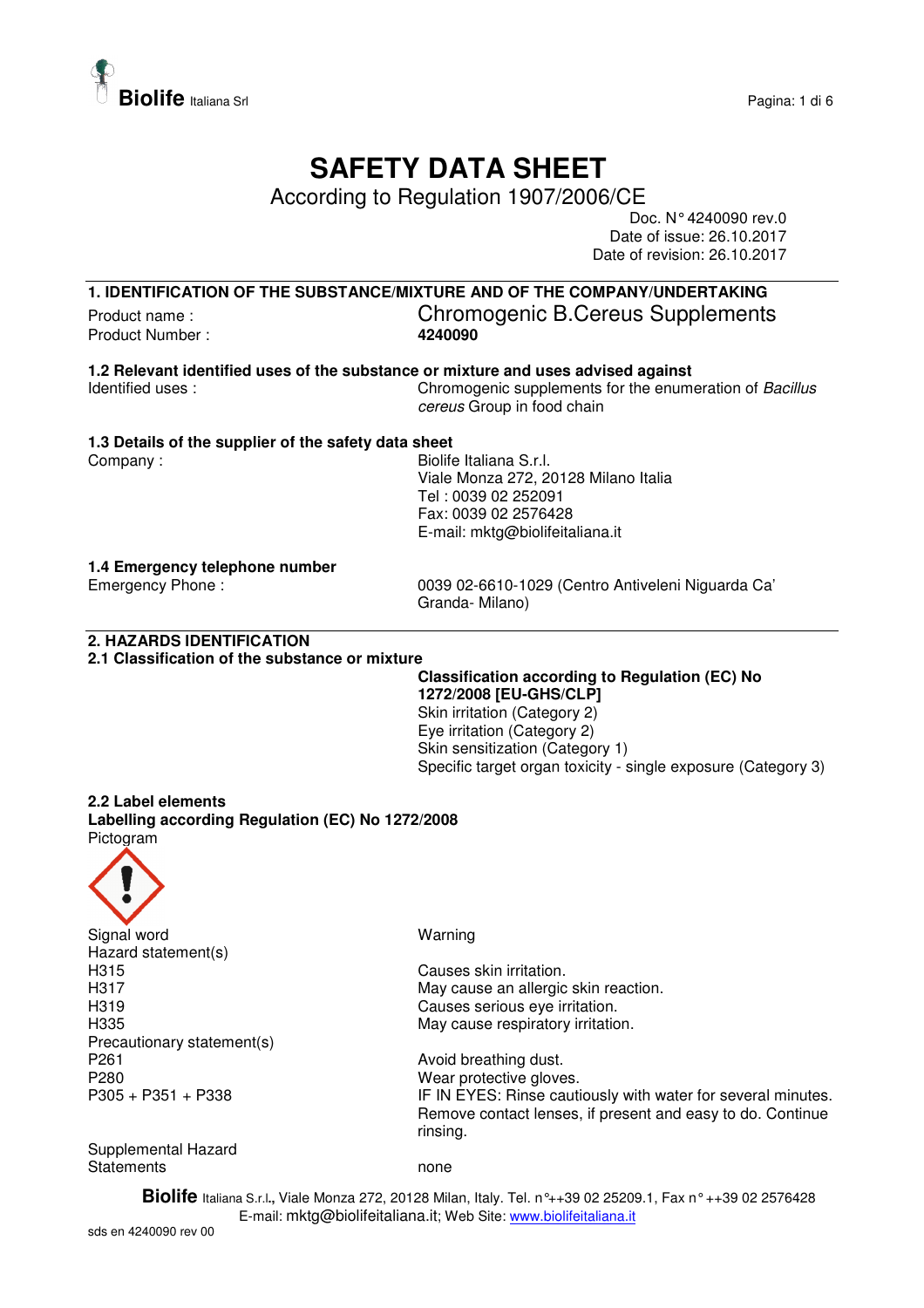

#### **2.3 Other hazards** none

### **3. COMPOSITION/INFORMATION ON INGREDIENTS**

#### **3.2 Mixtures**

#### **Hazardous ingredients according to Regulation (EC) No 1272/2008**

| Component        |          | Classification                                         | Concentration |  |
|------------------|----------|--------------------------------------------------------|---------------|--|
| Sulfamethoxazole |          |                                                        |               |  |
| CAS-No           | 723-46-6 | Skin Irrit. 2; Eye Irrit. 2; H315,<br>H317, H319, H335 | $10 - 30\%$   |  |

| <b>4. FIRST AID MEASURES</b><br>4.1 Description of first aid measures                                                                                                                                                                                                                                   |                                                                                                                                 |  |
|---------------------------------------------------------------------------------------------------------------------------------------------------------------------------------------------------------------------------------------------------------------------------------------------------------|---------------------------------------------------------------------------------------------------------------------------------|--|
| <b>General advice</b>                                                                                                                                                                                                                                                                                   | Consult a physician. Show this safety data sheet to the<br>doctor in attendance.                                                |  |
| If inhaled                                                                                                                                                                                                                                                                                              | If breathed in, move person into fresh air. If not breathing,<br>give artificial respiration. Consult a physician.              |  |
| In case of skin contact                                                                                                                                                                                                                                                                                 | Wash off with soap and plenty of water. Consult a physician.                                                                    |  |
| In case of eye contact                                                                                                                                                                                                                                                                                  | Rinse thoroughly with plenty of water for at least 15 minutes<br>and consult a physician.                                       |  |
| If swallowed                                                                                                                                                                                                                                                                                            | Never give anything by mouth to an unconscious person.<br>Rinse mouth with water. Consult a physician.                          |  |
| 4.2 Most important symptoms and effects, both acute and delayed                                                                                                                                                                                                                                         | To the best of our knowledge, the chemical, physical, and<br>toxicological properties have not been thoroughly<br>investigated. |  |
| 4.3 Indication of any immediate medical attention and special treatment needed<br>no data available                                                                                                                                                                                                     |                                                                                                                                 |  |
| <b>5. FIREFIGHTING MEASURES</b>                                                                                                                                                                                                                                                                         |                                                                                                                                 |  |
| 5.1 Extinguishing media<br>Suitable extinguishing media                                                                                                                                                                                                                                                 | Use water spray, alcohol-resistant foam, dry chemical or<br>carbon dioxide.                                                     |  |
| 5.2 Special hazards arising from the substance or mixture                                                                                                                                                                                                                                               |                                                                                                                                 |  |
|                                                                                                                                                                                                                                                                                                         | Carbon oxides, nitrogen oxides (NOx), Sulphur oxides                                                                            |  |
| 5.3 Advice for firefighters                                                                                                                                                                                                                                                                             | Wear self contained breathing apparatus for fire fighting if<br>necessary.                                                      |  |
| <b>5.4 Further information</b>                                                                                                                                                                                                                                                                          | no data available                                                                                                               |  |
| <b>6. ACCIDENTAL RELEASE MEASURES</b><br>6.1 Personal precautions, protective equipment and emergency procedures<br>Wear respiratory protection. Avoid dust formation. Avoid<br>breathing vapours, mist or gas. Ensure adequate ventilation.<br>Evacuate personnel to safe areas. Avoid breathing dust. |                                                                                                                                 |  |
| 6.2 Environmental precautions                                                                                                                                                                                                                                                                           | Do not let product enter drains.                                                                                                |  |
| Biolife Italiana S.r.l., Viale Monza 272, 20128 Milan, Italy. Tel. n°++39 02 25209.1, Fax n° ++39 02 2576428                                                                                                                                                                                            |                                                                                                                                 |  |

E-mail: mktg@biolifeitaliana.it; Web Site: www.biolifeitaliana.it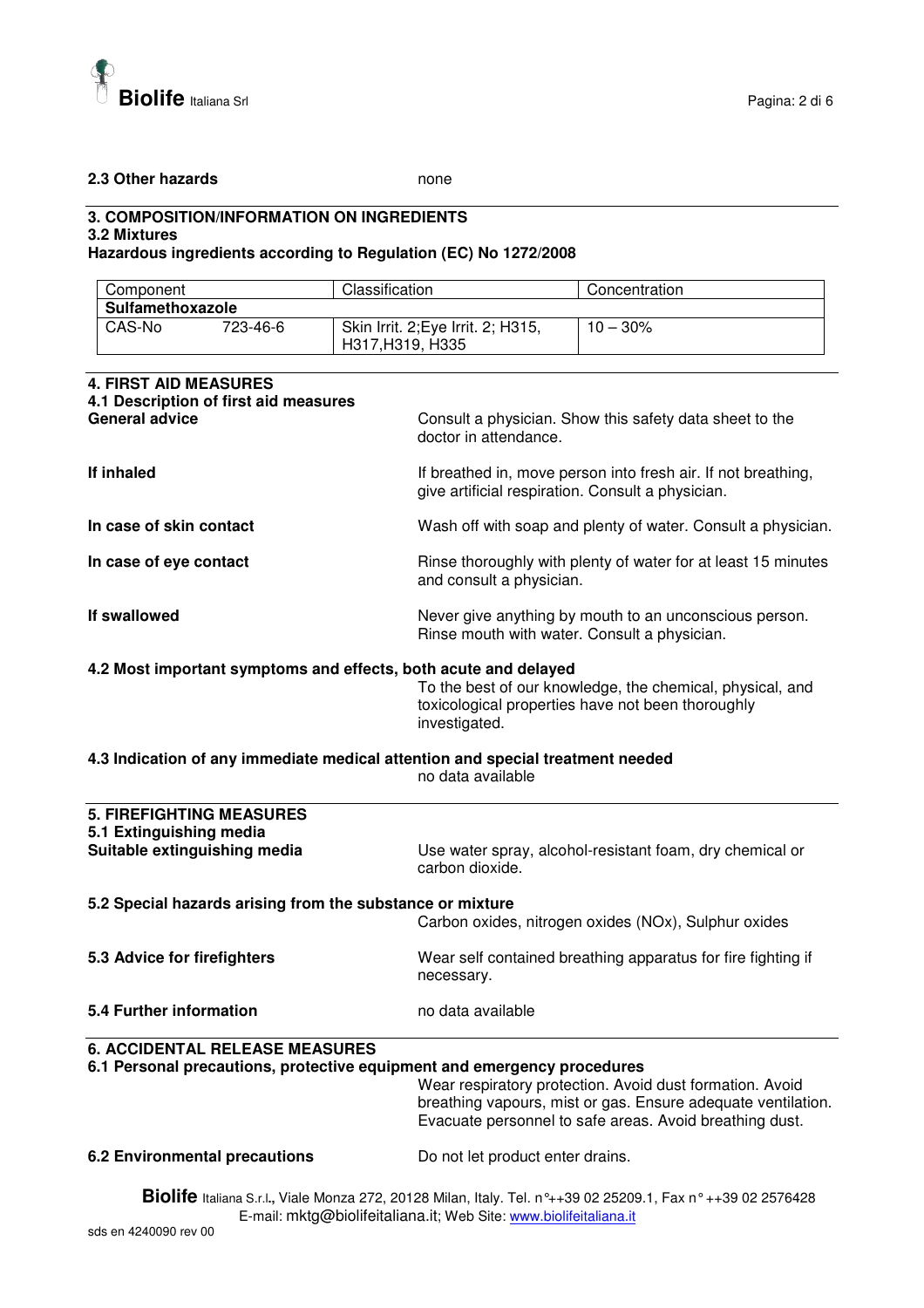

| 6.3 Methods and materials for containment and cleaning up                                                                 |                                                                                                                                                                                                                                                                                                                                                                                                                                                                              |  |
|---------------------------------------------------------------------------------------------------------------------------|------------------------------------------------------------------------------------------------------------------------------------------------------------------------------------------------------------------------------------------------------------------------------------------------------------------------------------------------------------------------------------------------------------------------------------------------------------------------------|--|
|                                                                                                                           | Pick up and arrange disposal without creating dust. Sweep<br>up and shovel. Keep in suitable, closed containers for<br>disposal.                                                                                                                                                                                                                                                                                                                                             |  |
| 6.4 Reference to other sections                                                                                           | For disposal see section 13.                                                                                                                                                                                                                                                                                                                                                                                                                                                 |  |
| 7. HANDLING AND STORAGE<br>7.1 Precautions for safe handling                                                              | Avoid contact with skin and eyes. Avoid formation of dust<br>and aerosols. Provide appropriate exhaust ventilation at<br>places where dust is formed.                                                                                                                                                                                                                                                                                                                        |  |
| 7.2 Conditions for safe storage, including any incompatibilities                                                          | Store in cool place. Keep container tightly closed in a dry<br>and well-ventilated place. Light sensitive.                                                                                                                                                                                                                                                                                                                                                                   |  |
| 7.3 Specific end use(s)                                                                                                   | A part from the uses mentioned in section 1.2 no other<br>specific uses are stipulated                                                                                                                                                                                                                                                                                                                                                                                       |  |
| 8. EXPOSURE CONTROLS/PERSONAL PROTECTION<br>8.1 Control parameters<br><b>Components with workplace control parameters</b> |                                                                                                                                                                                                                                                                                                                                                                                                                                                                              |  |
|                                                                                                                           | It doesn't contain substances with occupational exposure<br>limit value.                                                                                                                                                                                                                                                                                                                                                                                                     |  |
| 8.2 Exposure controls<br>Appropriate engineering controls                                                                 | Handle in accordance with good industrial hygiene and<br>safety practice. Wash hands before breaks and at the end of<br>workday.                                                                                                                                                                                                                                                                                                                                             |  |
| Personal protective equipment<br>Eye/face protection                                                                      | Safety glasses with side-shields conforming to EN166 Use<br>equipment for eye protection testedand approved under<br>appropriate government standards such as NIOSH (US) or<br>EN 166(EU).                                                                                                                                                                                                                                                                                   |  |
| <b>Skin protection</b>                                                                                                    | Handle with gloves. Gloves must be inspected prior to use.<br>Use proper glove removal technique (without touching<br>glove's outer surface) to avoid skin contact with this product.<br>Dispose of contaminated gloves after use in accordance with<br>applicable laws and good laboratory practices.<br>Wash and dry hands.<br>The selected protective gloves have to satisfy the<br>specifications of EU Directive 89/686/EEC and the standard<br>EN 374 derived from it. |  |
| <b>Body Protection</b>                                                                                                    | impervious clothing, The type of protective equipment must<br>be selected according to the concentration and amount of<br>the dangerous substance at the specific workplace.                                                                                                                                                                                                                                                                                                 |  |
| <b>Respiratory protection</b>                                                                                             | For nuisance exposures use type P95 (US) or type P1 (EU<br>EN 143) particle respirator. For higher level protection use<br>type OV/AG/P99 (US) or type ABEK-P2 (EU EN 143)<br>respirator cartridges. Use respirators and components tested<br>and approved under appropriate government standards<br>such as NIOSH (US) or CEN (EU).                                                                                                                                         |  |

**Biolife** Italiana S.r.l**.,** Viale Monza 272, 20128 Milan, Italy. Tel. n°++39 02 25209.1, Fax n° ++39 02 2576428 E-mail: mktg@biolifeitaliana.it; Web Site: www.biolifeitaliana.it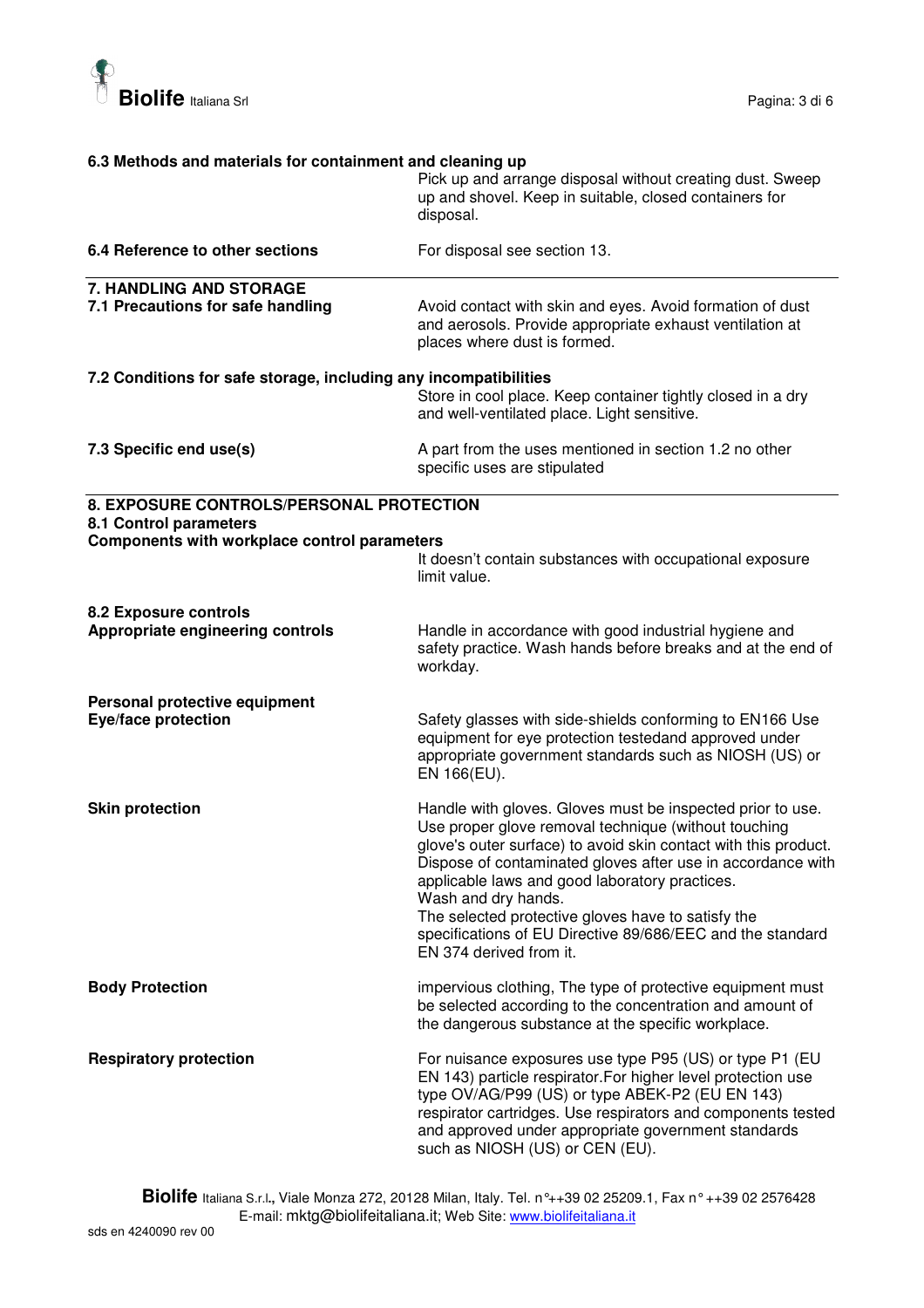

**9. PHYSICAL AND CHEMICAL PROPERTIES** 

| 9.1 Information on basic physical and chemical properties                           |                                                                                                                                                           |  |  |  |
|-------------------------------------------------------------------------------------|-----------------------------------------------------------------------------------------------------------------------------------------------------------|--|--|--|
| a) Appearance                                                                       | solid                                                                                                                                                     |  |  |  |
| b) Odour                                                                            | no data available                                                                                                                                         |  |  |  |
| c) Odour Threshold                                                                  | no data available                                                                                                                                         |  |  |  |
| d) pH                                                                               | no data available                                                                                                                                         |  |  |  |
| e) Melting point/freezing                                                           |                                                                                                                                                           |  |  |  |
| point                                                                               | no data available                                                                                                                                         |  |  |  |
| f) Initial boiling point and<br>boiling range                                       | no data available                                                                                                                                         |  |  |  |
| g) Flash point                                                                      | no data available                                                                                                                                         |  |  |  |
| h) Evapouration rate                                                                | no data available                                                                                                                                         |  |  |  |
| i) Flammability (solid, gas)                                                        | no data available                                                                                                                                         |  |  |  |
| j) Upper/lower                                                                      |                                                                                                                                                           |  |  |  |
| flammability or                                                                     |                                                                                                                                                           |  |  |  |
| explosive limits                                                                    | no data available                                                                                                                                         |  |  |  |
| k) Vapour pressure                                                                  | no data available                                                                                                                                         |  |  |  |
| I) Vapour density                                                                   | no data available                                                                                                                                         |  |  |  |
| m) Relative density                                                                 | no data available                                                                                                                                         |  |  |  |
| n) Water solubility                                                                 | no data available                                                                                                                                         |  |  |  |
| o) Partition coefficient: noctanol/                                                 |                                                                                                                                                           |  |  |  |
| water                                                                               | no data available                                                                                                                                         |  |  |  |
| p) Auto-ignition                                                                    |                                                                                                                                                           |  |  |  |
| temperature                                                                         | no data available                                                                                                                                         |  |  |  |
| q) Decomposition<br>temperature                                                     | no data available                                                                                                                                         |  |  |  |
| r) Viscosity                                                                        | no data available                                                                                                                                         |  |  |  |
| s) Explosive properties                                                             | no data available                                                                                                                                         |  |  |  |
| t) Oxidizing properties                                                             | no data available                                                                                                                                         |  |  |  |
|                                                                                     |                                                                                                                                                           |  |  |  |
| 9.2 Other safety information                                                        | no data available                                                                                                                                         |  |  |  |
|                                                                                     |                                                                                                                                                           |  |  |  |
|                                                                                     |                                                                                                                                                           |  |  |  |
| <b>10. STABILITY AND REACTIVITY</b>                                                 |                                                                                                                                                           |  |  |  |
| 10.1 Reactivity                                                                     | no data available                                                                                                                                         |  |  |  |
|                                                                                     | no data available                                                                                                                                         |  |  |  |
| <b>10.2 Chemical stability</b>                                                      |                                                                                                                                                           |  |  |  |
| 10.3 Possibility of hazardous reactions                                             | no data available                                                                                                                                         |  |  |  |
| <b>10.4 Conditions to avoid</b>                                                     |                                                                                                                                                           |  |  |  |
|                                                                                     | Light.                                                                                                                                                    |  |  |  |
| 10.5 Incompatible materials                                                         | Strong oxidizing agents                                                                                                                                   |  |  |  |
| 10.6 Hazardous decomposition products                                               | Other decomposition products - no data available                                                                                                          |  |  |  |
|                                                                                     | In the event of fire: see section 5                                                                                                                       |  |  |  |
|                                                                                     |                                                                                                                                                           |  |  |  |
| <b>11. TOXICOLOGICAL INFORMATION</b>                                                |                                                                                                                                                           |  |  |  |
| 11.1 Information on toxicological effects<br><b>Acute toxicity Sulfamethoxazole</b> | LD50 Oral - rat - 6.200 mg/kg                                                                                                                             |  |  |  |
|                                                                                     | LD50 Oral - mouse - 2.300 mg/kg                                                                                                                           |  |  |  |
|                                                                                     | LD50 Intraperitoneal - mouse - 2.300 mg/kg                                                                                                                |  |  |  |
|                                                                                     | Remarks: Behavioral:Somnolence (general depressed                                                                                                         |  |  |  |
|                                                                                     | activity). Behavioral: Convulsions or effect on                                                                                                           |  |  |  |
|                                                                                     | seizure threshold. Lungs, Thorax, or Respiration:Dyspnea.                                                                                                 |  |  |  |
|                                                                                     | LD50 Intravenous - mouse - 1.460 mg/kg                                                                                                                    |  |  |  |
|                                                                                     | LD50 Subcutaneous - rat - > 5.000 mg/kg                                                                                                                   |  |  |  |
|                                                                                     | LD50 Subcutaneous - mouse - > 5.000 mg/kg<br>Biolife Italiana S.r.l., Viale Monza 272, 20128 Milan, Italy. Tel. n°++39 02 25209.1, Fax n° ++39 02 2576428 |  |  |  |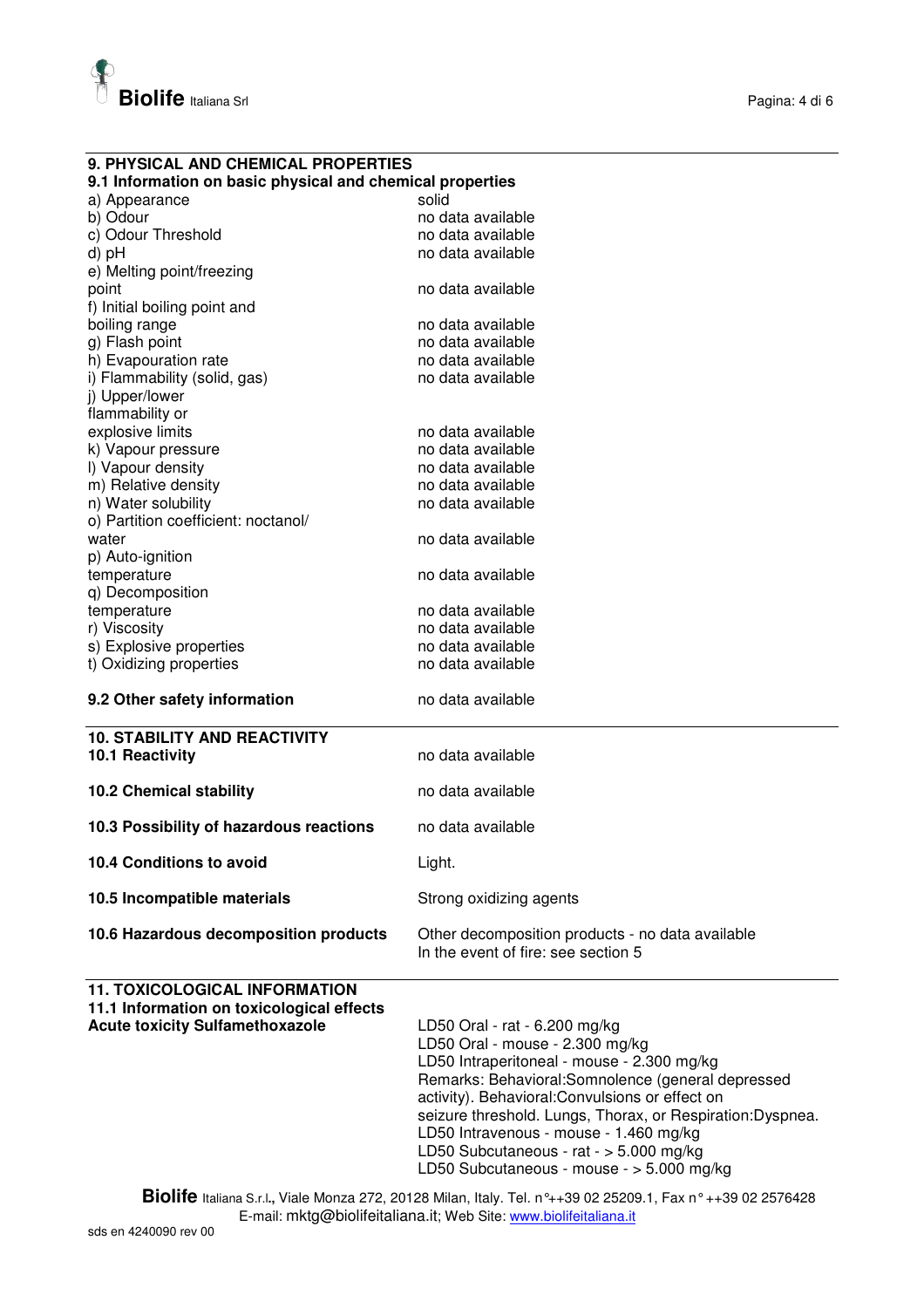

|                                                                       | (consider the % weight in the product)                                                                                          |
|-----------------------------------------------------------------------|---------------------------------------------------------------------------------------------------------------------------------|
| <b>Skin corrosion/irritation</b>                                      | no data available                                                                                                               |
| Serious eye damage/eye irritation                                     | no data available                                                                                                               |
| Respiratory or skin sensitization                                     | no data available                                                                                                               |
| Germ cell mutagenicity                                                | no data available                                                                                                               |
| Carcinogenicity                                                       | IARC: 3 - Group 3: Not classifiable as to its carcinogenicity<br>to humans (Sulfamethoxazole)                                   |
| <b>Reproductive toxicity</b>                                          | no data available                                                                                                               |
| Specific target organ toxicity - single exposure<br>no data available |                                                                                                                                 |
| Specific target organ toxicity - repeated exposure                    | no data available                                                                                                               |
| <b>Aspiration hazard</b>                                              | no data available                                                                                                               |
| <b>Potential health effects</b><br><b>Inhalation</b>                  | May be harmful if inhaled. Causes respiratory tract irritation.                                                                 |
| Ingestion                                                             | May be harmful if swallowed.                                                                                                    |
| <b>Skin</b>                                                           | May be harmful if absorbed through skin. Causes skin<br>irritation.                                                             |
| <b>Eyes</b>                                                           | Causes serious eye irritation.                                                                                                  |
| <b>Signs and Symptoms of Exposure</b>                                 | To the best of our knowledge, the chemical, physical, and<br>toxicological properties have not been thoroughly<br>investigated. |
| <b>Additional Information</b>                                         | RTECS: WP0700000                                                                                                                |
| <b>12. ECOLOGICAL INFORMATION</b><br><b>12.1 Toxicity</b>             | no data available                                                                                                               |
| 12.2 Persistence and degradability                                    | no data available                                                                                                               |
| 12.3 Bioaccumulative potential                                        | no data available                                                                                                               |
| 12.4 Mobility in soil                                                 | no data available                                                                                                               |
| 12.5 Results of PBT and vPvB assessment                               | no data available                                                                                                               |
| 12.6 Other adverse effects                                            | no data available                                                                                                               |
| <b>13. DISPOSAL CONSIDERATIONS</b><br>13.1 Waste treatment methods    |                                                                                                                                 |

**Product** Product **Product Product Offer surplus and non-recyclable solutions to a licensed** disposal company.

**Biolife** Italiana S.r.l**.,** Viale Monza 272, 20128 Milan, Italy. Tel. n°++39 02 25209.1, Fax n° ++39 02 2576428 E-mail: mktg@biolifeitaliana.it; Web Site: www.biolifeitaliana.it